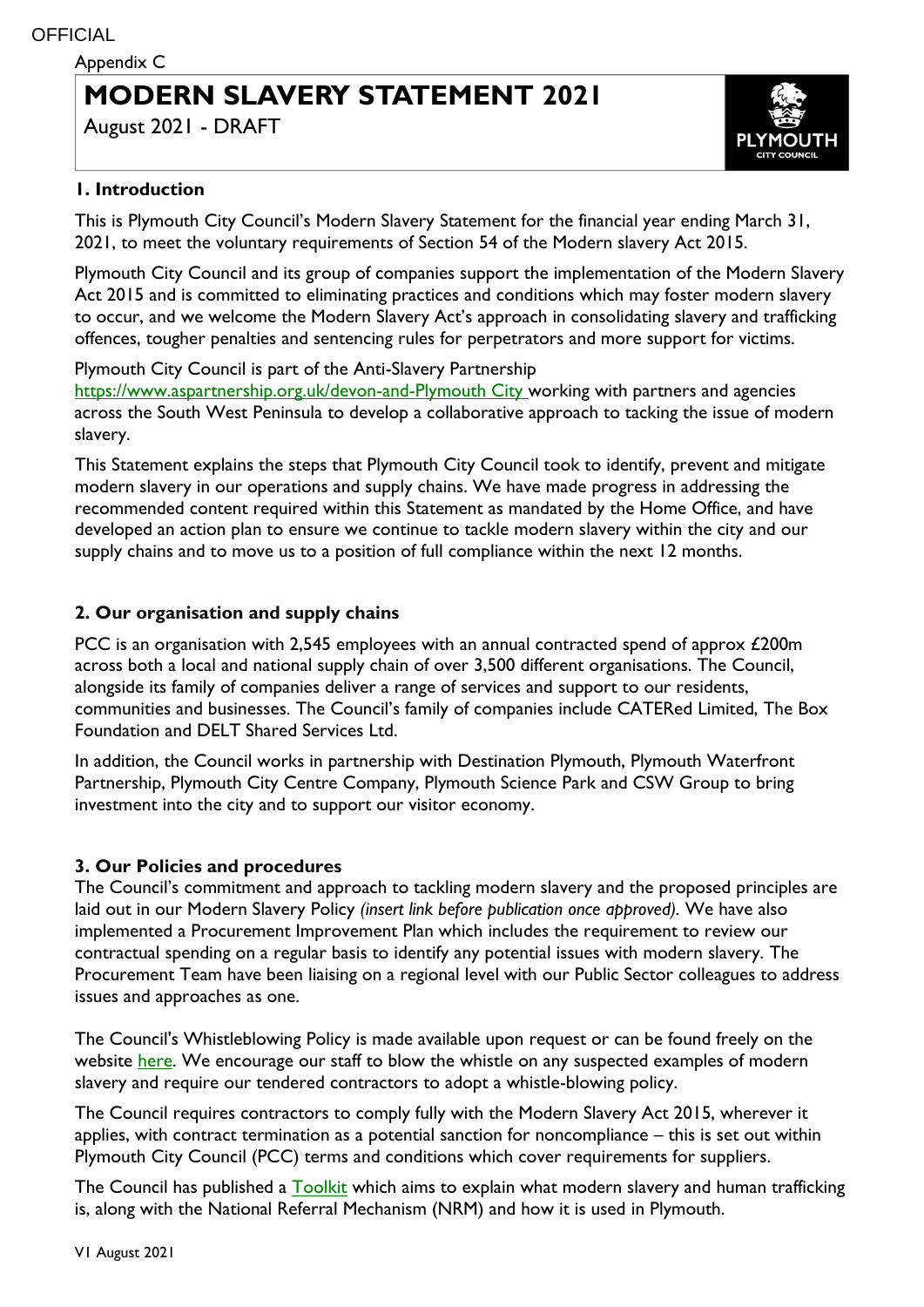The council is reviewing its Recruitment Policy to ensure there is more of a focus on equal opportunities for all.

# **4. Undertaking due diligence and managing risk and performance**

The Council has developed an action plan to sit alongside its Modern Slavery Policy – this will set out how we plan to measure our effectiveness around this issue and help us plan. The Government has developed MSAT – a free modern slavery risk identification and management tool for public bodies to use with their suppliers. The Council will be developing a process to utilise this tool with our contracted suppliers taking a targeted approach.

The Council is prioritising steps to achieve greater supply chain visibility. By increasing the visibility of our supply chains, the council will gain a better understanding of how and where to target their due diligence activity and what measures and goals we will need to set upon ourselves in the future.

From an operational perspective the Council has collaborated extensively with partners to identify and address modern slavery in the city - supporting the identification of victims and working to disrupt offenders.

The action plan identifies the need to develop a 'basket' of performance indicators to measure our effectiveness of the steps we are planning to take. This will take place within the next reporting cycle.

# **5. Training on modern slavery and trafficking**

The Council provides specific training and awareness for staff and partners in high-risk areas to address and highlight the requirements of the Modern Slavery Act.

The Procurement Service undertake the CIPS Ethical Procurement and Supply training module. The Procurement Service undertake this training each year.

# **6. Next Steps**

Plymouth City Council has produced an action plan which aligns to the overarching principles, and this will be the mechanism by which progress is reported on an annual basis alongside our key performance indicators. Over the next 12 month we will;

- Continue to focus training requirements on high-risk service areas and work with our Community Safety Partnership to host training events for key partners.
- Continue to promote the referral mechanism for staff and suppliers and continue to complete referrals into the National Referral Mechanism to ensure victims of modern slavery receive appropriate support and protection.
- Continue to work with the Police and other key partners through the National Police operation Aident, targeting key locations across the city to proactively identify victims of modern slavery.
- Take account of ethical and modern slavery considerations in our procurement activities, including:
	- Working with suppliers and challenging their practice and tenders.
	- Register with the Modern Slavery Assessment tool.
- Continue to be open and transparent about the action we are taking and report publicly on progress against our action plan and performance indicators.
- Work proactively with our family of companies to align best practice and establish working group to embed learning.
- Publish this statement on the Plymouth city Council website and Government-run reporting service.